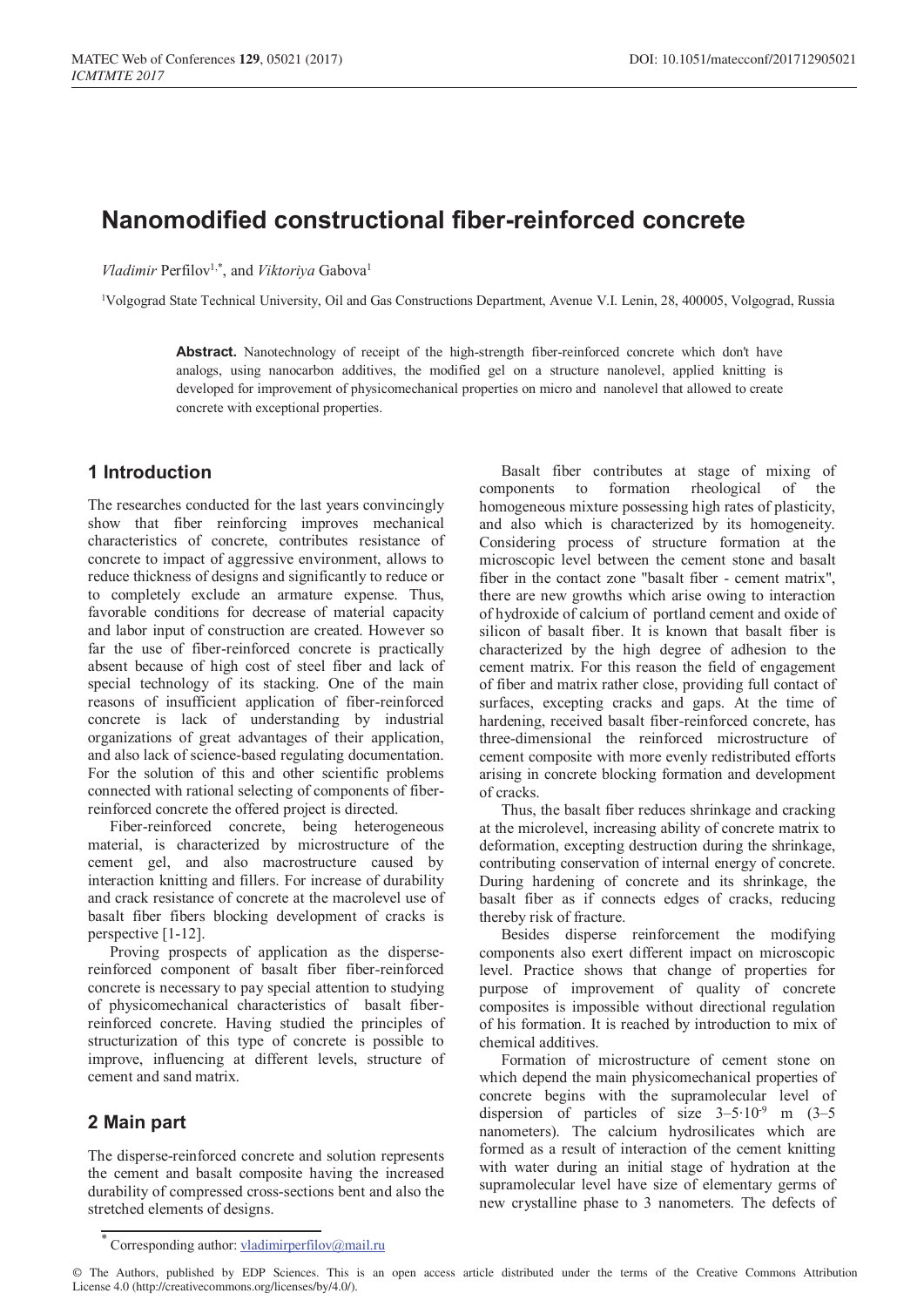structure in the form of dislocations having the similar sizes also begin to be formed at this stage of formation of cement stone.

Now researchers with mistrust treat of use of nanocarbon additives in solutions and concrete. It, apparently, is connected with the fact that it is difficult to present how miserable dosages of nanoadditives can be subsequently the centers of crystallization of new growths of cement stone.

The following can serve as an explanation of positive influence of nanoadditives on physicomechanical properties of solutions and concrete.

It is known that when using plasticizers in amounts of nanoadditives, commensurable with dosage, there is their full dissolution in mixing water which contributes to adsorption of molecules of additive on surface of components of mixture with formation of the thinnest layer increasing wettability of solution. As a result, the water-cement relation by increasing the mobility of mixture decreases and conditions for homogeneous distribution of all components of solutions and concrete improve. It, in turn, contributes formation of dense homogeneous structure of the hardened concrete with improved physicomechanical characteristics. However the plasticizing water-soluble additives directly don't participate in interaction with hydrosilicates of new growths of cement stone. Their role consists only in improvement (acceleration) of conditions of formation of microcrystalline structure of cement stone.

It is possible to strengthen gel structure of cement stone on nanolevel by use of the multilayered nanohallow carbon tubes allowing to significantly change physicomechanical parameters. It is connected with the fact that nanotubes are directly involved in processes of crystallization of cement stone due to adhesion and directed microstructural formation of hydrosilicates. Nanotubes on which surface, including internal cavities, there is adhesion and subsequent interaction of products of cement hydration have hundreds of times greater durability in comparison with cement hydrosilicates. As a result the strongest particles of carbon nanoadditives become bases (centers) of crystallization of new growths of cement stone that leads to microhardening of structure and significant improvement of physicomechanical properties of the hardened composite materials. Nanotubes are material with a huge number of loosely coupled valent electrons, besides, that the atomic framework has a high stability. For this reason nanoadditives, being on limit of the section of phases in the polarized condition, it adgezirutsya adgesiruta and directed forms crystalline hydrates. Formation of the fibrillar microstructure allowing to increase physicomechanical properties of a bazalt fiber-reinforced concrete on micro and a nanolevel is result of nanomodification [13-28].

For a greater hardening of structure appropriate use of various high-strength fiber fibers on which surface products of hydration of cement stone together with nanoadditives will also adhesivity is reasonable.

Nanotechnology of receipt of the high-strength fiberreinforced concrete which don't have analogs, using nanocarbon additives, the modified gel on a structure nanolevel, applied knitting is developed for improvement of physicomechanical properties on micro and nanolevel that allowed to create concrete with exceptional properties [14,15].

Nanotubes represent hollow cylindrical tubes from one or several atoms of carbon. The multilayered nanotubes of "Taunit" received in LLC "Nanotechcenter" of the Tambov state technical university are of the greatest interest.

For more complete dispergating of water-insoluble nanocoal family of additives application of the known low-resourceful mixing installations is insufficient. Now the most effective are ultrasonic devices with a frequency from 20 to 26 kHz, for example, ultrasonic dispergators of the USD brand or ultrasonic bathtubs. Application of the above-stated installations allows the most complete distribution of particles of nanocarbon additives on all amount of water of mixing water. The advantage of such technology is also long stability of the received suspension, up to two weeks.

Thus, mixing water activated by nanocarbon additives by means of ultrasonic hashing possesses a high reactionary capability for the most complete interaction with minerals of cement and receipt of dense and strong microstructure of solutions and concretes.

In researches nanostructuring of cement stone was made by means of introduction in solution of carbon nanotubes "Taunit" representing cylindrical tubes from one or several atoms of carbon. Outer diameter of nanotube is  $15 - 40$  nanometers; internal diameter is  $3 -$ 8 nanometers, and length – to several microns. The main advantages of nanotubes is their small dosage in concrete constituting thousand and ten-thousand shares of percent from weight knitting at durability to several GPa that in hundreds times more of durability of hydrosilicates.

Thus, result of purposeful influence on regulation of processes of structurization on macro, micro and nanolevels is receipt of the constructional fiberreinforced concrete possessing improved strength characteristics, crack resistance, frost resistance and other considerable higher operational properties.

Task of scientific research is the increase of efficiency of process of receipt of the modified fiberreinforced concrete mixture directed to increase on its durability at compression and stretching in case of bend due to use of the components hardening the structure of fiber-reinforced concrete on micro and nanolevels.

The purpose of this stage of researches was studying of influence of "Taunit" nanoadditive on properties of fiber-reinforced concrete mixture and improved fiberreinforced concrete. As the modifying additives used carbon "Taunit" nanomodified received in LLC "Nanoteсhcenter" of the Tambov state technical university.

For the purpose of studying of influence of additives preliminary experiments were made on the basis of cement and sand mixture of structure cement:sand =1:2 prepared in a spherical cup within 5 minutes for avoidance of " false setting" of portland cement.

As initial materials for production of samples of 40х40х160 mm the portland cement of production of CJSC "Oskolсement" of the PTs M500 D0-N brand,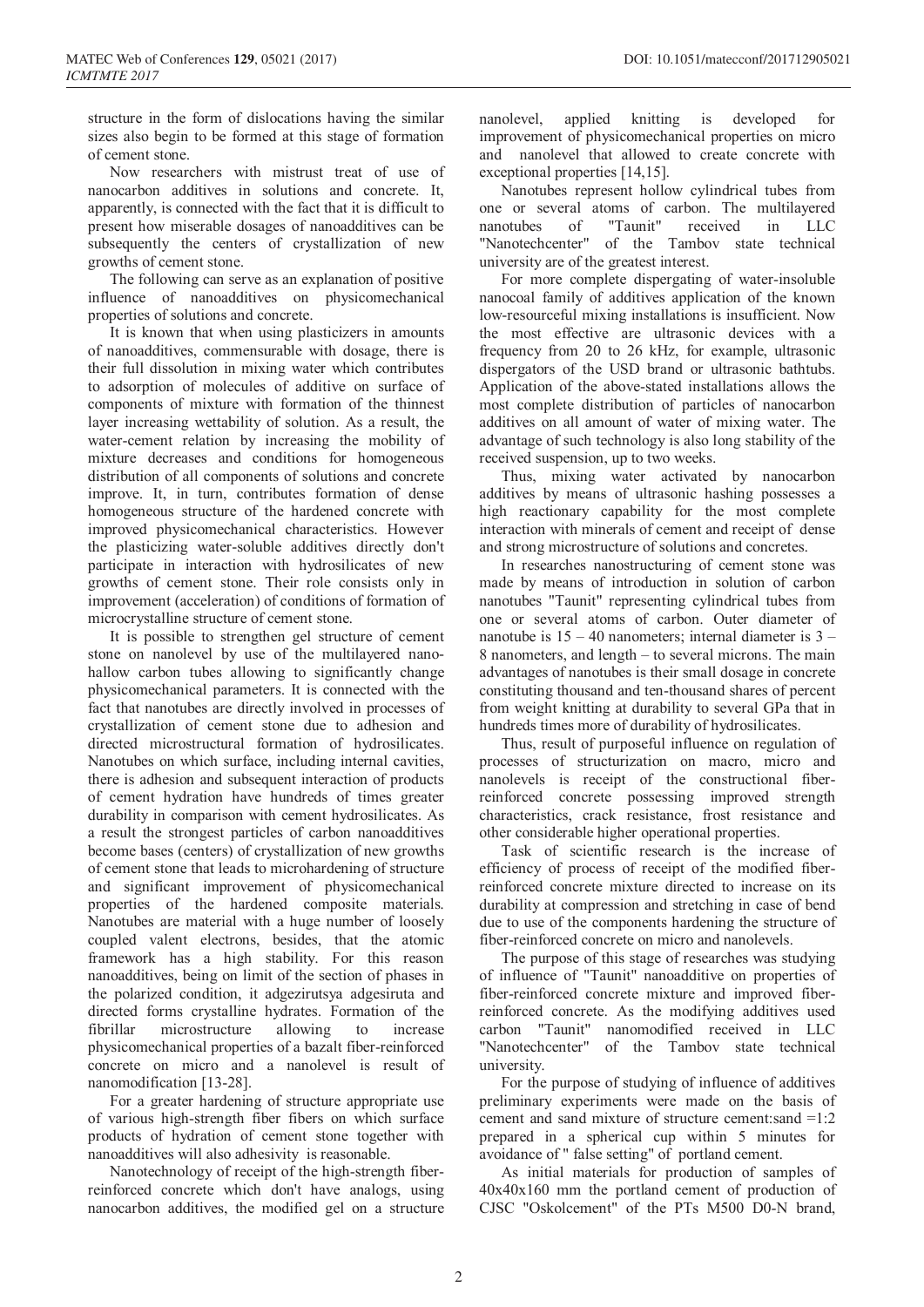sand of CJSC "Orlovsky sand pit" of the Volgograd region, basalt microprofile of production of the LLC NPO "Vulkan company" in number of  $1.4 \text{ kg/m}^3$  was used. Nanoadditive was entered in percentage terms from the mass of cement together with mixing water.

Complexity of production of solution with "Taunit" additive is connected with the fact that carbon nanotubes are insoluble in water. Therefore preparation of solution of "Taunit" nanoadditive was performed by means of ultrasonic dispergator of UZD1-0.1/22 with a frequency of 22-26 kHz within 30 seconds. Formation of samples was made on the laboratory vibroplatform.

Determination of durability of control samples of solution was carried out at the age of 28 days according to GOST 10180 with use of the hydraulic testing machine of the "TECNOTEST company" of the KD 150-R15 brand with availability of the second channel with the device C 362/FN. Therefore received indicators on durability on compression and on stretching in case of bend.

Results of testing, the hardened samples from equally mobile of solution mixes are provided in the table.

The analysis of results of testing showed that introduction in mix of "Taunit" nanoadditive promotes increase in durability at compression at 56,44% and at stretching in case of bend for 74,1% in comparison with samples without additive in case of identical mobility of solution mix (see structure No. 5).

**Table 1.** Influence of "Taunit" additive on properties of finegrained fiber-reinforced concrete

| $N_2$     | Amount   | Spread   | Durability, MPa |             |
|-----------|----------|----------|-----------------|-------------|
| structure | of       | of cone. | bend            | compression |
|           | "Taunit" | mm       |                 |             |
|           | additive |          |                 |             |
|           | of the   |          |                 |             |
|           | mass of  |          |                 |             |
|           | cement   |          |                 |             |
|           |          | 107      | 2,7             | 42,86       |
| 2         | 0,001    | 110      | 2,93            | 58,37       |
| 3         | 0,005    | 111      | 4,2             | 60,17       |
| 4         | 0,01     | 108      | 4,3             | 62,11       |
| 5         | 0.05     | 108      | 4,7             | 67,05       |
| 6         | 0,1      | 110      | 3,3             | 66,35       |

# **3 Conclusions**

By results of scientific research the computer program for matching of structure of fiber-reinforced concrete with nanoadditives is developed [29].

The new documentation including prescription structures of fiber-reinforced concrete using original designs of fibers, the nanodimensional complex additives allowing to modify gel (on nanolevel) a microstructure of the applied knitting is developed. Recommendations about manufacturing techniques of products on the basis of developed structures of fiberreinforced concrete are made. For practical application of new structures of fiber-reinforced concrete at the entities of the construction industry, and also in monolithic construction Technical conditions were

developed [30]. They extend to the constructional heavy structural fiber-reinforced concrete with reinforcer from fiber "Mixarm" having the following subjects to application: monolithic construction, coverings of industrial floors, roads and airfields, tunnel constructions, bank vaults, pipelines, railway cross ties, piles, sidewalk coverings, wall panels, panels of overlapping and covering, tile and many other construction products and designs.

### **References**

- 1. V.A. Perfilov, *Fine-grained fiber-reinforced concrete,* Monograph. Ministry of science and education of the Russian Federation. Volgograd state university of architecture and civil engineering, Volgograd: VSUACE, 126 p. (2015)
- 2. V.A. Perfilov, D.V. Oreshkin, M.O. Zubova, D.L. Neizvestnyj, I.G. Lukina, A.N. Chebotayev, *Ballasting of underwater pipelines using a basalt fiber and boring slime,* Construction of oil and gas wells by land and by sea, **No. 11.** Pp. 40-41 (2012)
- 3. D.V. Oreshkin, A.N. Chebotaev, V.A. Perfilov, *Disposal of drilling sludge in the production of bulding materials,* Procedia Engineering, **T.11.** Pp. 607-611 (2015)
- 4. V.A. Perfilov, D.V. Oreshkin, D.Y. Zemlyanushnov, *Concrete strength and crack resistance control*, Procedia Engineering 2. Сер. "2nd International Conference on Industrial Engineering, ICIE 2016", Pp. 1474-1478 (2016)
- 5. V.A. Perfilov, D.V. Oreshkin, V.S. Semenov, *Environmentaliy safe mortar and grouting solutions with hollow glass microspheres,* Procedia Engineering 2. "2nd International Conference on Industrial Engineering, ICIE 2016", Pp. 1479-1484 (2016)
- 6. V.A. Perfilov, A.V. Kotlyarevskaya, U.V. Kanavets, *Influence of microreinforcing fibres and plasticizing additives on properties of fine-grained concrete,* Bulletin of Volgograd State University of Architecture and Civil Engineering. Series: Civil Engineering and Architecture, **Iss. 44 (63), P. 2**. Pp. 111-118 (2016)
- 7. V.A. Perfilov, M.O. Zubova, *The influence of superplasticizers on the property is fibrous concrete,* Internet-Vestnik VolgGASU, **No. 1(37),** paper 11 (2015).
- 8. V.A. Perfilov, M.O. Zubova, *Fine basalt fibre concrete,* Bulletin of Volgograd State University of Architecture and Civil Engineering. Series: Civil Engineering and Architecture, **Iss. 38(57),** pp. 85-93 (2014)
- 9. V.A. Perfilov, M.O. Zubova, *Basalt fiber fiber as main component of dispersed fibrous reinforcement concrete,* Bulletin of the Donbass national academy of construction and architecture, **No. 3 (101),** Pp. 146-148 (2013)